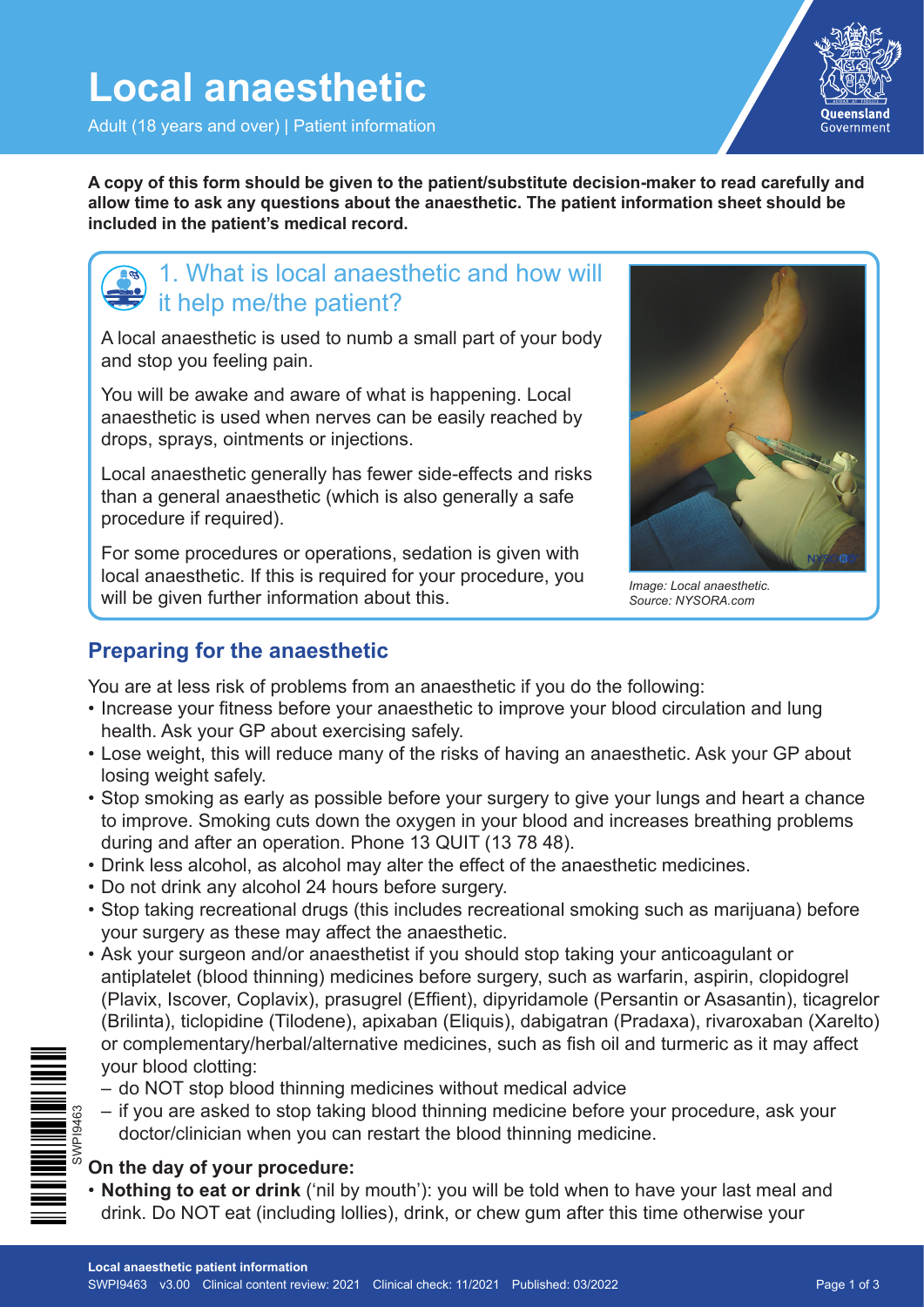operation may be delayed or cancelled. This is to make sure your stomach is empty so that if you vomit, there will be nothing to go into your lungs.

- **If you are a smoker or drink alcohol:** do not smoke or drink alcohol.
- **If you are taking medicines:** most medicines should be continued before an operation and taken the usual time even on the day of surgery with a sip of water, but there are some important exceptions:
	- your doctor/clinician will provide specific instructions about your medicines
	- take to the hospital all your prescribed medicines, those medicines you buy over the counter, herbal remedies and supplements to show your anaesthetist what you are taking.
- **If you feel unwell:** telephone the ward/ hospital for advice.
- Tell your doctor/clinician and the anaesthetist if you have:
	- health problems (e.g. diabetes, high blood pressure, infectious diseases, serious illnesses), including if regular treatment or a stay in hospital is needed
	- a drug addiction
	- had previous problems and/or known family problems with anaesthesia
	- false teeth, caps, loose teeth or other dental problems
	- been taking prescribed and/or over the counter medicines, herbal remedies and supplements; this may include and is not limited to blood thinning medicines, the contraceptive pill, antidepressants and/or diabetic medicines (e.g. insulin)
	- allergies/intolerances of any type and side effects.



There are risks and complications with anaesthesia. There may also be risks specific to each person's individual condition and circumstances. Please discuss these with the doctor/clinician and ensure they are written on the consent form before you sign it. Risks include but are not limited to the following:

## **Common risks and complications**

- pain and/or bruising at the injection site
- bleeding/bruising is more common if you
- have been taking blood thinning drugs, such as warfarin, aspirin, clopidogrel (Plavix, Iscover, Coplavix), prasugrel (Effient), dipyridamole (Persantin or Asasantin), ticagrelor (Brilinta), apixaban (Eliquis), dabigatran (Pradaxa), rivaroxaban (Xarelto) or complementary/alternative medicines, such as fish oil and turmeric.

#### **Uncommon risks and complications**

- temporary nerve damage, for a few days to months, causing weakness and/or numbness of the part of the body that the nerve goes to
- the local anaesthetic does not work: your doctor/clinician will discuss if further local anaesthetic or a different type of anaesthetic is required
- damage to surrounding structures such as blood vessels, nerves and muscles
- allergy to the local anaesthetic solution.

### **Rare risks and complications**

- permanent nerve damage
- overdose of local anaesthetic
- seizures may occur, requiring further medication and treatment
- heart attack or stroke could occur due to the strain on the heart
- death as a result of this anaesthetic is rare.

## **What are the risks of not having local anaesthetic?**

Not having an anaesthetic may result in you not being able to have the procedure.

There may be health consequences if you choose not to have the proposed anaesthetic. Please discuss these with the doctor/clinician.

# 3. Are there alternatives?

Making the decision to have an anaesthetic requires the patient/substitute decisionmaker to understand the options available. Please discuss any alternative treatment options with your doctor/clinician.